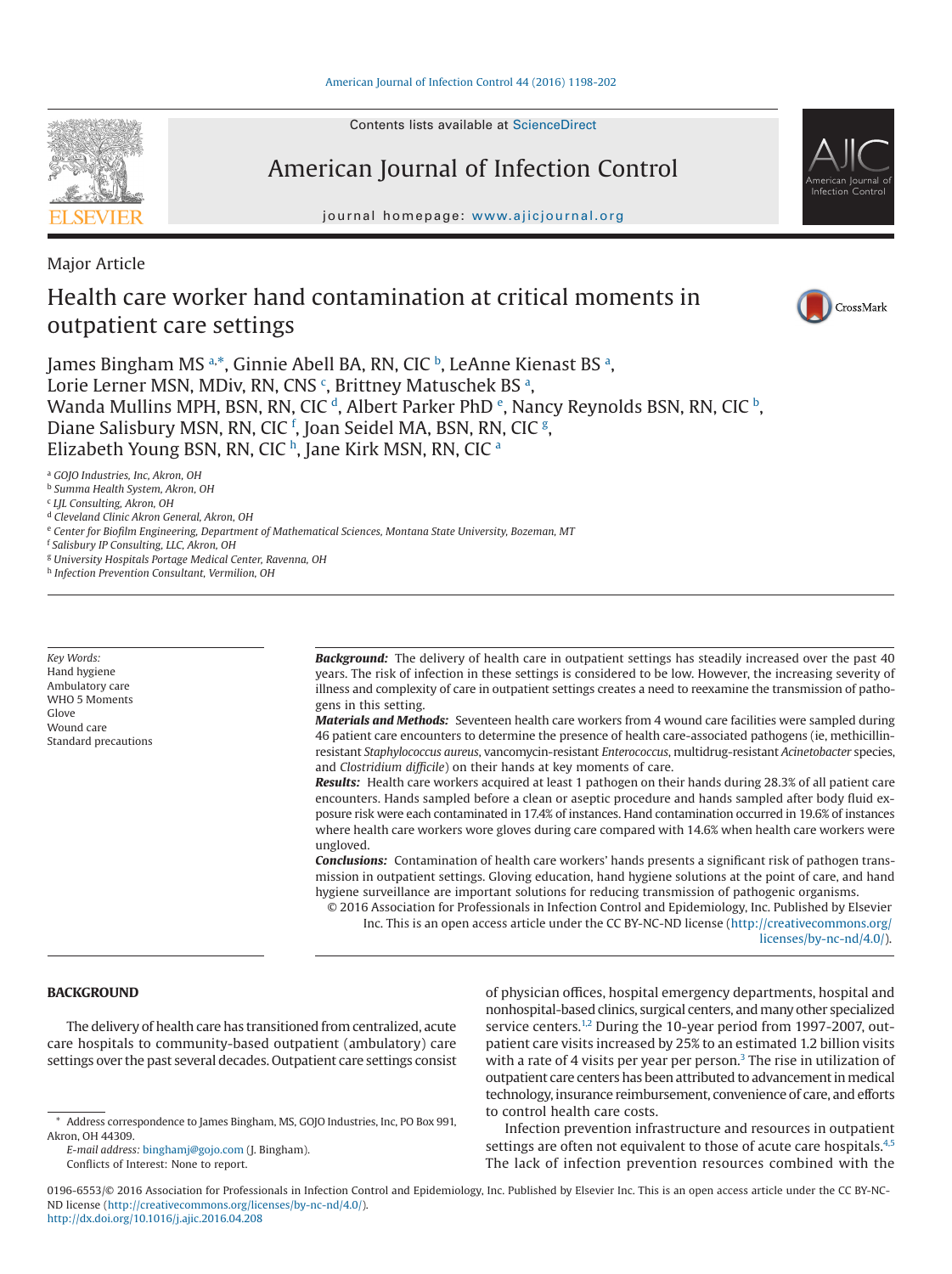increasing severity of illness, increasingly complicated procedures, and time pressure make infection prevention programs and practices critical to protect patients and health care workers (HCWs) from health care-associated infections (HAIs) in outpatient settings. In 2014, the Centers for Disease Control and Prevention (CDC) updated the guide to infection prevention in outpatient settings to highlight the need for dedicated infection prevention staff, training. HAI surveillance, and the use of standard precautions.<sup>1</sup> In addition, the World Health Organization (WHO) adapted their recommendations on hand hygiene best practices for outpatient settings.<sup>2</sup>

Hand hygiene is among the most important measures to prevent the transmission and acquisition of HAIs. $6$  The WHO has defined 5 key moments for hand hygiene in outpatient care settings and CDC has suggested 6 key situations when hand hygiene should be performed.<sup>6,7</sup> Despite the hand hygiene recommendations, the scientific evidence of microbial transmission during critical moments of care in outpatient care settings is limited.<sup>2</sup> In this study, the primary research objective was to quantify the presence of health care-associated pathogens on the hands of HCWs at 2 of the key moments for hand hygiene in an outpatient care setting and to determine the influence of glove use. In addition, the study sought to clarify the distribution of hand contamination among HCWs in outpatient care facilities.

#### **MATERIALS AND METHODS**

### *Study design*

The institutional review board at each facility approved the study. HCWs at 4 wound care facilities in northeastern Ohio were invited to participate on each day of sampling and those who chose to participate signed an informed consent. Sampling took place on 2 separate days at each facility. Participants were asked to perform routine patient care activities, including hand hygiene, with no deviation from their routine practices, except requiring hand hygiene before entering the examination room. Research staff monitored and recorded the application of hand hygiene before entering the examination room. For this study, a patient care encounter was defined as the entire care process for 1 patient, including patient rooming, initial patient contact, wound care, and patient discharge. During the patient care encounter hand samples were taken before performing a clean or aseptic procedure (WHO moment 2) and after gloves were removed following body fluid exposure risk (WHO moment 3). In this study moment 2 corresponded to the moment immediately before wound treatment and moment 3 corresponded to the moment immediately after wound treatment (Fig 1). WHO moments 2 and 3 relate to the moments in the Canadian guidelines 4 moments and are similar to the indications for hand hygiene recommended in the CDC guidelines. Only paired samples taken before moment 2 and after moment 3 from the same patient were included in the results. Participants were allowed to be sampled while giving care to a maximum of 3 patients (ie, 6 total samples) per day to limit workflow disruption. Samples were only taken from HCWs who were providing care during the entire patient encounter of a single patient (ie, rooming to exam conclusion). When multiple patient encounters were sampled from the same HCW during the same clinic day, the encounters sampled were always taken sequentially and never occurred simultaneously. Observation of hand hygiene upon room entry and self-reported glove use were recorded during patient care. Three of the facilities followed CDC hand hygiene guidelines, whereas 1 facility followed the WHO guidelines.

## *Hand sampling*

A hand sampling method described in the American Society for Testing and Materials Standard Test Method E1115-10 was used to recover bacteria from HCWs' hands. Briefly, a sterile, powder-free surgical glove was placed on the dominant hand of the participant, and 50 mL sterile sampling solution (0.075 mol/L phosphate buffer, pH 7.9, containing 0.1% polysorbate 80, 0.1% sodium thiosulfate, and 0.3% lecithin) was added to the glove. The glove was secured at the wrist with a tourniquet, and the gloved hand was uniformly massaged for 1 minute by the research staff. While the glove remained on the hand, 20 mL sampling solution was aseptically removed from the glove and placed in a sterile sample cup. After sampling, the participants washed hands to remove any residual sampling solution.

#### *Bacteria recovery and identification*

The sampled solution was centrifuged at 10,000 g for 10 minutes, and 15 mL supernatant was discarded. The pellet was resuspended in the remaining 5 mL supernatant, and the concentrated sample was plated on various growth media. The limit of detection for the identification of each pathogen was 250 CFU per hand. The identification of methicillin-resistant *Staphylococcus aureus* (MRSA), vancomycin-resistant *Enterococcus* (VRE), multidrug resistant *Acinetobacter* sp, and *Clostridium difficile* are described previously[.8](#page-4-5) Gram stains were performed on all isolates and coagulase tests were used to further confirm MRSA-positive samples.



**Fig 1.** Patient encounter and hand sampling schematic.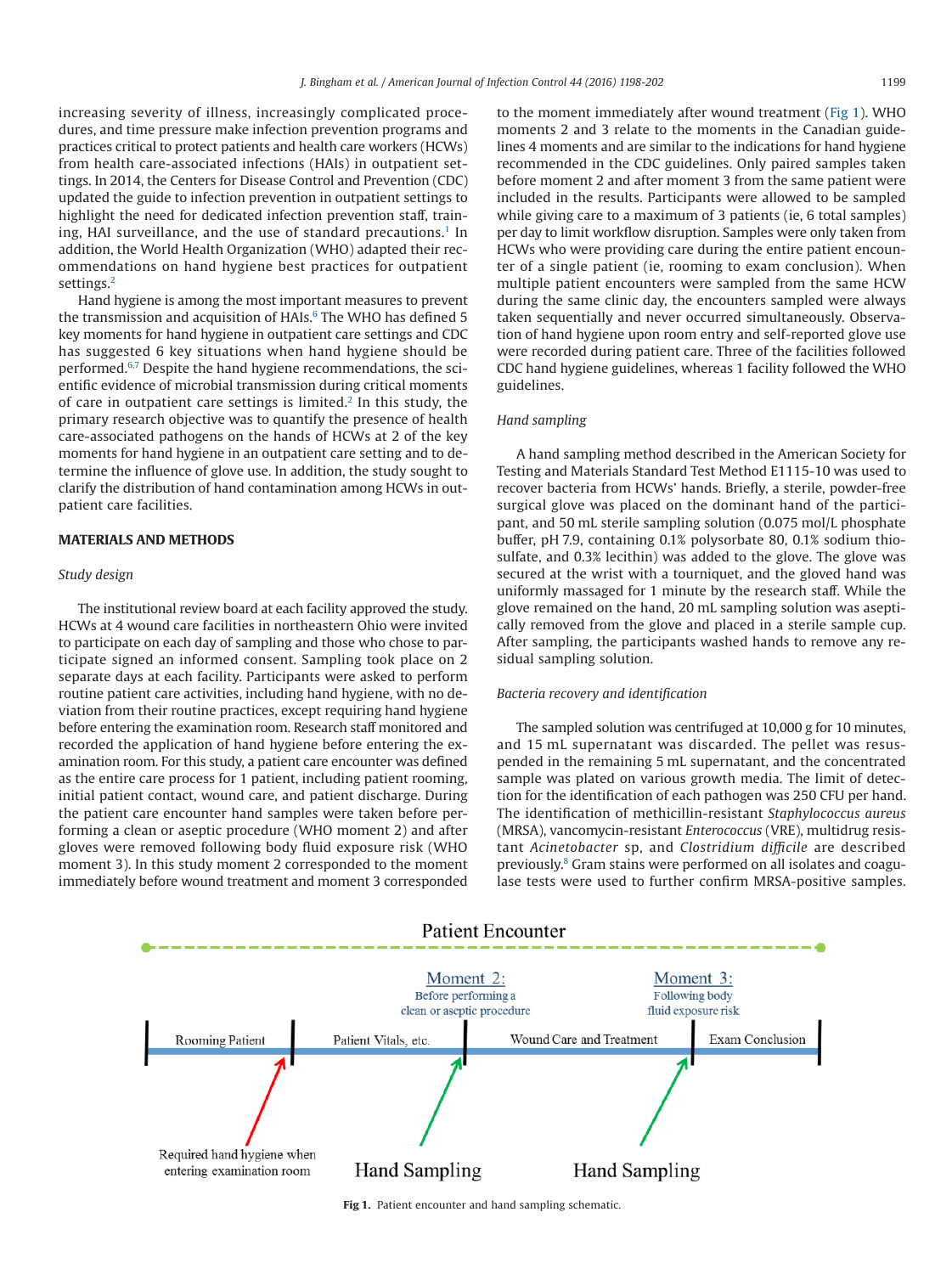| <b>Table 1</b>                                                                    |
|-----------------------------------------------------------------------------------|
| Breakdown of health care worker hand contamination during patient care encounters |

| Pathogen              | Moment 2 events:<br>Before clean or<br>aseptic procedure<br>$(n = 46)$ | Moment 3 events:<br>Following body<br>fluid exposure risk<br>$(n = 46)$ | Patient care<br>encounters<br>$(n = 46)$ |
|-----------------------|------------------------------------------------------------------------|-------------------------------------------------------------------------|------------------------------------------|
| Methicillin-resistant | 4.4(2)                                                                 | 10.9(5)                                                                 | 13.0(6)                                  |
| Staphylococcus aureus |                                                                        |                                                                         |                                          |
| Vancomycin-resistant  | 2.2(1)                                                                 | 0.0(0)                                                                  | 2.2(1)                                   |
| <b>Enterococcus</b>   |                                                                        |                                                                         |                                          |
| Acinetobacter         | 0.0(0)                                                                 | 2.2(1)                                                                  | 2.2(1)                                   |
| Clostridium difficile | 10.9(5)                                                                | 4.4(2)                                                                  | 15.2(7)                                  |
| Any pathogen          | 17.4(8)                                                                | 17.4(8)                                                                 | 28.3(13)                                 |
|                       |                                                                        |                                                                         |                                          |

NOTE. Values are presented as % (n).

Growth of any single organism was recorded as a positive for hand contamination.

#### *Statistical analysis*

The odds of hand contamination was assessed by a mixed effects logistic regression model with random effects for date crossed with facility, and HCW nested in facility. The random effects accounted for the repeated measures taken from each HCW, date, and facility. At moment 2, gloved and ungloved users were analyzed separately. At moment 3, there were no ungloved users. Thus, the effect of glove use is based solely on moment 2 data. Individual value plots, residual plots, and Hosmer and Lemeshow goodness-of-fit tests were used to assess the fit of the logistic regression model to the data. All analyses were performed using *lme4* in R (R Foundation for Statistical Computing, Vienna, Austria).<sup>9</sup> All statements of statistical significance are based on Wald tests at a significance level of 5%.

### **RESULTS**

#### *Prevalence of hand contamination*

Seventeen HCWs from 4 facilities were sampled during 46 patient care encounters to determine the presence of health care-associated pathogens on their hands during critical moments of care. Hand hygiene with an alcohol-based handrub was performed by the HCW when entering the patient room to eliminate transient organisms present from contact with previous patients, environmental surfaces, or other sources. No confirmation of the effectiveness of hand hygiene during this step was performed considering the broadspectrum antimicrobial activity of alcohol-based handrubs and the relatively high detection limit (250 CFU per hand). Hands were sampled before beginning wound treatment (ie, before clean/ aseptic procedure [WHO moment 2]) and after wound treatment (ie, after body fluid exposure risk [WHO moment 3]). After the hand sampling procedure at moment 2, handwashing to remove the sampling solution also removed any remaining transient organisms. This prevented any cross-contamination into the sampling at moment 3.

HCWs acquired a health care-associated pathogen on their hands during 28.3% (13 out of 46) of patient care encounters (Table 1). When broken down by moments during care, 17.4% (8 out of 46) of hands sampled at moment 2 and 17.4% (8 out of 46) of hands sampled at moment 3 were positive for at least 1 pathogen. There were 3 patient care encounters (6.5%) where the HCW's hands were positive at both moment 2 and moment 3. However, only 1 of those cases involved the same organism. No HCWs were sequentially positive between patients for the same organism. This suggests HCWs in the study were contaminated by sources within the outpatient

#### **Table 2**

Incidence of hand contamination based on glove use

|                                              | Positive samples ( $n = 16$ ) |            |
|----------------------------------------------|-------------------------------|------------|
| Time of care                                 | Gloved                        | Ungloved   |
| Moment 2: Before clean or aseptic procedure  | 40.0(2/5)                     | 14.6(6/41) |
| Moment 3: Following body fluid exposure risk | 17.4(8/46)                    | NA(0/0)    |
| Combined                                     | 19.6(10/51)                   | 14.6(6/41) |

NOTE. Values are presented as % (positive samples/total samples). *NA*, not available.

setting (eg, patients, environment, or staff) and not colonized with any of the targeted organisms. MRSA and *C difficile* were detected during 13.0% and 15.2% of patient care encounters, respectively, whereas VRE and *Acinetobacter* were each only detected in 2.2% of encounters. There was no access to patient medical records; therefore, correlation between the organisms identified from HCW hands and any known patient colonization or infection could not be made. Intrafacility hand contamination rates at moment 2 and moment 3 were similar and rates among facilities were also comparable.

#### *Influence of glove use on hand contamination*

Glove use during the patient encounter was self-reported by participants; however, the duration of glove use during care was not tracked. Hence, regardless of duration, wearing gloves at the moment of care was recorded as either positive or negative for glove use. Overall, hand contamination occurred in 19.6% of instances where HCWs wore gloves during care compared with 14.6% when HCWs did not wear gloves (Table 2).

During patient care that occurred at moment 2, HCWs wore gloves in 10.9% of occurrences (5 out of 46) (Table 2). Appropriateness of glove use at this stage of patient care was not assessed and hand hygiene immediately before donning gloves was not recorded. Hand contamination rates were 14.6% (6 out of 41) for ungloved hands and 40.0% (2 out of 5) for gloved hands. The contamination rate for ungloved hands was statistically significantly >0% (*P* < .0005) but the rate of contamination for gloved hands was not ( $P = .657$ ). Lack of significance in the latter case may be due to the low sample size  $(n=5)$  of glove users at moment 2. The odds of contamination was 3.9 times larger for gloved HCWs compared with ungloved HCWs, but this increase was not statistically significant  $(P = .181)$ .

Gloves were worn during all wound care treatments (ie, the care given at moment 3) (Table 2). Hands sampled immediately after glove removal after wound treatment were found to be contaminated in 17.4% (8 out of 46) of occurrences, which was statistically significantly >0% (*P* < .0005). A comparison of the odds of contamination between glove users could not be ascertained because there were no ungloved HCWs during wound care treatment.

# *Influence of HCWs*

Seventeen HCWs from 4 facilities were sampled during the study, which represented 85.0% of the eligible staff. On average, each patient encounter took 60 minutes for established patients or 90-120 minutes for new patients, and each HCW provided care to 6-10 patients per clinic day. Paired samples were taken during 9, 15, 10, and 12 patient encounters at facility A, B, C, and D, respectively. On average, each HCW was sampled during 1.8, 2.1, 2.5, and 1.1 patient encounters at facility A, B, C, and D, respectively, on each sampling day. When combined for all facilities, samples were taken during 1.7 patients encounters per HCW per clinic day, on average. This rate of sampling represented 17.0% of the high to 28.3% of the low daily patient load for each HCW.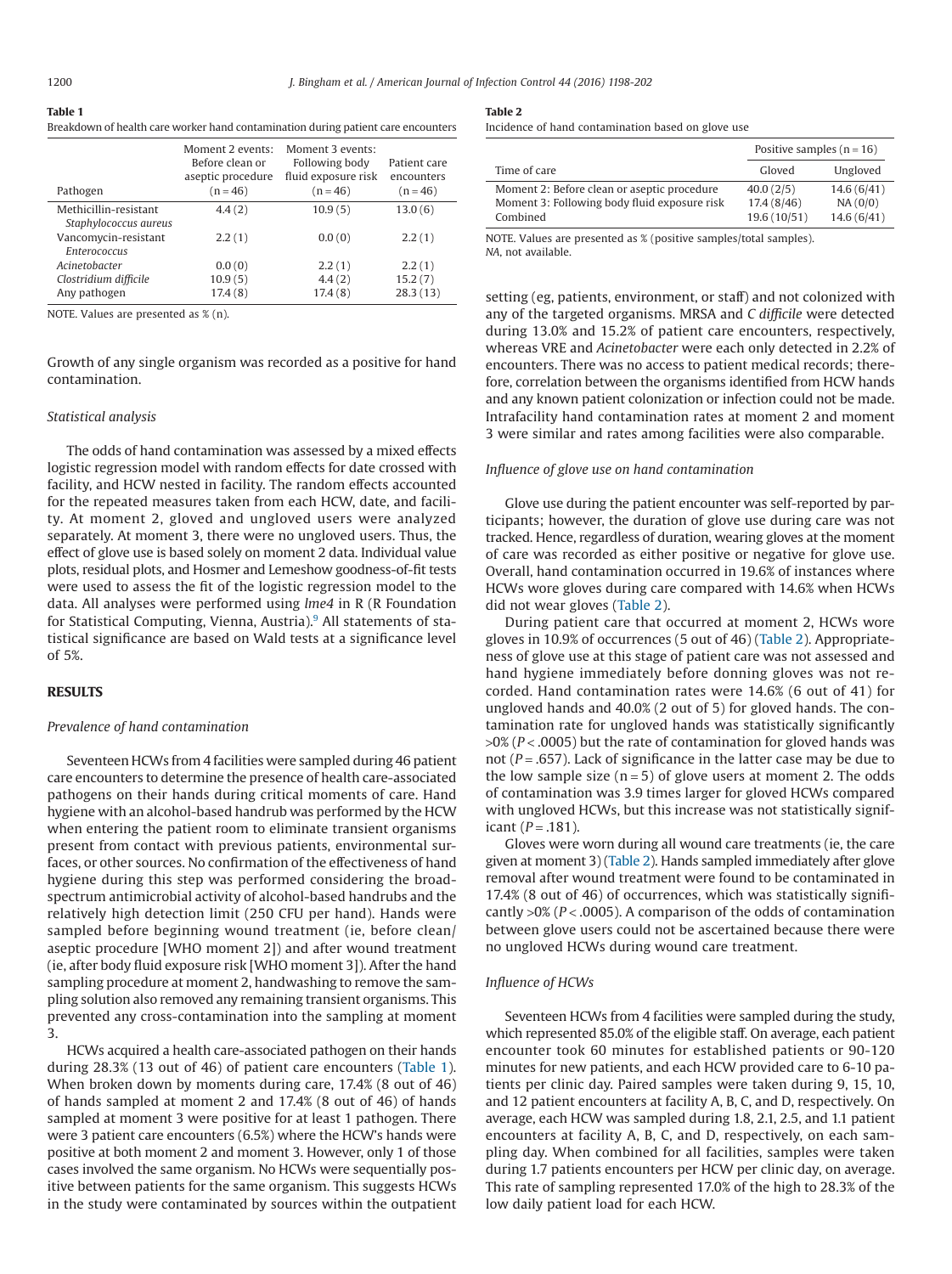**Table 3**

| Analysis of hand contamination by health care workers |                                                   |                                                    |                            |  |  |  |  |
|-------------------------------------------------------|---------------------------------------------------|----------------------------------------------------|----------------------------|--|--|--|--|
|                                                       | Percent of contaminated health care workers       |                                                    |                            |  |  |  |  |
| Hand<br>contamination<br>events                       | Moment 2:<br>Before clean or<br>aseptic procedure | Moment 3:<br>Following body<br>fluid exposure risk | Patient care<br>encounters |  |  |  |  |
| っ                                                     | 47.1(8)<br>0.0(0)                                 | 35.3(6)<br>16.7(2)                                 | 64.2(11)<br>16.7(2)        |  |  |  |  |

NOTE. Values are presented as % (n).

Eleven (64.2%) of 17 HCWs in the study were contaminated with a pathogen at least once during the combined 46 patient encounters, whereas 2 (16.7%) of 12 HCWs who gave care to at least 2 patients were contaminated during 2 of those patient encounters (Table 3). Eight HCWs (47.1%) were contaminated at least once at moment 2, whereas 6 HCWs (35.3%) were contaminated at least once at moment 3. The data indicate that the majority of HCWs' hands become contaminated during patient care and contamination is not associated with a subset of HCWs.

#### **DISCUSSION**

As health care transitions from hospital settings to outpatient settings the need for scientific evidence to support outpatient infection prevention practices increases. Although much has been published about hand hygiene and hand contamination in hospitals very little research has been conducted in outpatient care settings. $2,6$  This study may be the first to investigate the presence of pathogens on HCWs' hands at WHO moments 2 and 3 for hand hygiene in an outpatient setting. These moments for hand hygiene typically occur behind privacy curtains or closed doors and even in hospital settings are less likely to be observed and recorded. In wound care settings, moments 2 and 3 occur during almost every patient encounter, providing an opportunity for transmission and/ or acquisition of health care-associated pathogens by patients and HCWs.

In this study, HCWs' hands were contaminated during 28.3% of patient care encounters and when broken down by moments of care, 17.4% of the time before a clean or aseptic procedure (ie, before wound treatment) and 17.4% of the time after body fluid exposure risk (ie, after wound treatment). These contamination rates are similar to those reported during different moments of care in other outpatient settings, further supporting the importance of hand hygiene in these settings.<sup>10-14</sup> Hand contamination occurred as frequently after casual patient contact as it did after wound care, emphasizing that even brief contact can result in hand contamination. Studies, including 2 outpatient studies, 12,13,15-18 found hand contamination with organisms such as VRE, *S aureus*, and *C difficile* following casual or low-risk contact. Contamination rates in this study support the current WHO and CDC recommendations for hand hygiene before a clean or aseptic procedure and after body fluid exposure risk as ways to prevent the transmission of pathogens.

Glove use is explicitly linked with infection prevention and hand hygiene practices.<sup>6,7,19</sup> Wearing gloves when there is a potential for contact with blood, body fluids, mucous membranes, nonintact skin, or contaminated equipment is a basic tenet of standard precautions.<sup>20</sup> Furthermore, glove use is the strongest recommended infection control procedure to prevent the contamination of HCWs' hands.<sup>21-24</sup> In this study, gloves were not worn during 89.1% of contact before wound care. During wound care, when there was potential for exposure to blood, body fluids, and nonintact skin, gloves were universally worn. Studies have shown the rate of hand hygiene is lower when gloves are worn.<sup>25,26</sup> This study suggests that substituting glove use for hand hygiene can place both HCWs and patients at risk of colonization or infection with pathogenic organisms. Decontaminating hands after glove removal is a CDC recommendation (IB), and WHO guidelines clearly state that wearing gloves does not replace the need for hand hygiene.<sup>6,7</sup> Whether the contamination is related to the quality of the gloves or HCW practices in donning and doffing of gloves, knowledge and practices of infection prevention procedures (including donning and doffing of gloves) should be part of staff onboarding and also regularly reviewed. The recent Ebola virus disease outbreak in West Africa demonstrated the potential for self-contamination when doffing gloves and other protective equipment, and led to the practice of trained observers of HCWs when donning and doffing of protective equipment.<sup>27</sup>

Because of the contamination of HCW hands at moment 2 and moment 3 and the time pressure placed on HCWs, hand hygiene solutions need to be placed in convenient locations. Inconvenient placement of dispensers or sinks is cited as a reason for poor hand hygiene compliance by CDC and WHO.<sup>2,6</sup> Wound care clinics present a special challenge to place hand hygiene in convenient locations; therefore, manufacturers of hand hygiene products should consider options for nontraditional health care settings so that HCWs do not have to leave the patient zone to perform hand hygiene. As the delivery of health care shifts toward outpatient care settings, infection preventionists and HCWs in these settings should be consulted to advise a convenient location for hand hygiene dispensing products to accommodate their unique workflow patterns. One method to address the workflow and special hand hygiene requirements for outpatient settings is workflow mapping. Son et a[l28](#page-4-13) created workflow maps detailing the steps required to complete the 5 most common tasks, including indicating when hand hygiene was necessary. This process could be applied to the routine tasks of admitting patients to their room, helping patients onto the exam table, removal of wound dressing, application of new dressing, and helping the patient exit the room.

This study sought to understand the distribution of hand contamination among HCWs in outpatient care facilities. The majority of HCWs' hands (64.2%) became contaminated during patient care, demonstrating that contamination is not concentrated within a subset of HCWs. The distribution of sampling was not controlled in the study. The majority of HCWs were sampled during 1-2 patient encounters; however, several HCWs were sampled during 5-6 patient encounters. Increasing the sampling of those HCWs who were only sampled during 1 or 2 patient encounters may result in an increased percentage of HCWs with contaminated hands during patient care. Hand hygiene surveillance programs should be implemented to monitor compliance with hand hygiene guidelines due to the widespread hand contamination. In the outpatient setting, monitoring of hand hygiene compliance should include more than just room entry and room exit, but also within the patient zone. Observing hand hygiene behavior at WHO hand hygiene moments 2 and 3 is necessary for patient safety in a wound care setting.

# **LIMITATIONS**

The results reported in this study may not be representative of all outpatient settings. Wound care facilities were chosen for this study because the care administered in this setting was likely to include both a clean or aseptic procedure and body fluid exposure risk. This setting may bias the results toward higher levels of hand contamination due to the type of care administered and the presence of pathogens in wounds. Wound care center patients may also be at higher risk for multidrug resistant organisms due to previous or current antimicrobial therapy, invasive procedures, and hospitalization. The sources of hand contamination could not be determined because environment contamination was not quantified